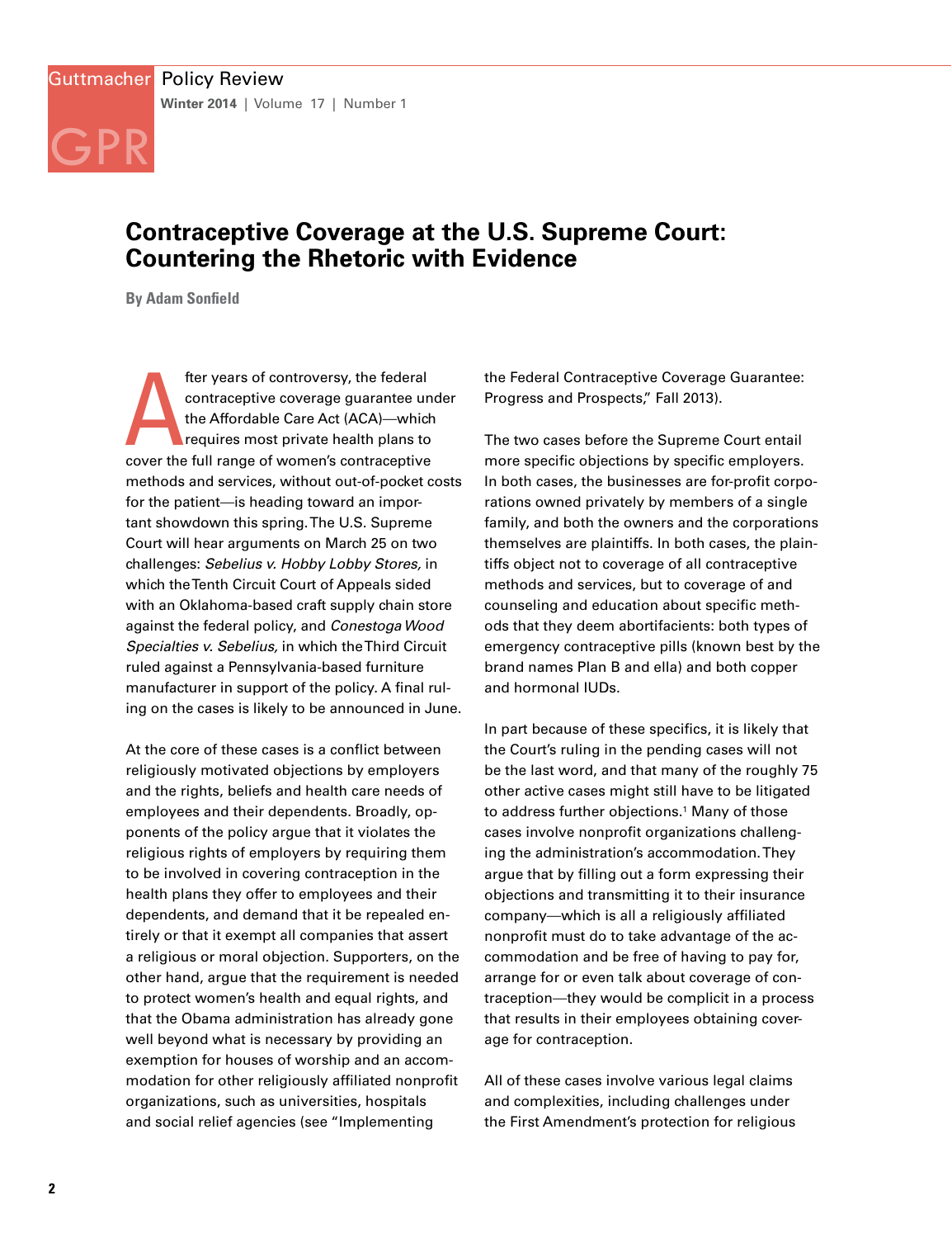exercise and under a 1993 federal law called the Religious Freedom Restoration Act. However, the cases also revolve around several important questions of fact that have been subject to misinterpretation and obfuscation by opponents of the contraceptive coverage guarantee—facts for which the record must be set straight.

### **Contraception Is Not Abortion**

One of the key assertions of fact in the two cases before the Supreme Court is that certain methods of contraception are actually methods of abortion. That assertion is important legally: The ACA explicitly requires coverage of the full range of contraceptive methods, while it just as explicitly does not require coverage of abortion. It also matters in the court of public opinion, because some Americans may be more understanding of objections to covering abortion than to contraception.

That assertion, however, contradicts what science says about how pregnancies are established and how contraceptives work. These facts are laid out clearly in an amicus brief submitted to the Supreme Court in October 2013 by numerous medical associations, led by Physicians for Reproductive Health and the American College of Obstetricians and Gynecologists.2

The medical groups' brief describes the process of establishing a pregnancy, including ovulation (the release of an egg from the ovary), fertilization (the fusion of a viable egg with a viable sperm) and implantation (the implantation of a fertilized egg into the uterine lining). A contraceptive method, by definition, prevents pregnancy by interfering with ovulation, fertilization or implantation. Abortion ends an established pregnancy, after implantation. This scientific definition of pregnancy is also the legal definition, and has long been accepted by federal agencies (during administrations both supportive of and opposed to abortion rights) and by U.S. and international medical associations.

In addition, the brief describes the most up-todate evidence about how the four methods in question function and reports that none of them have been shown to disrupt an existing preg-

nancy. Thus, none of them can be accurately described as an abortifacient. Moreover, only one—the copper IUD—appears capable of even preventing implantation, which is the specific line the plaintiffs object to crossing. Rather, both Plan B and ella work primarily by preventing ovulation; they can work for up to five days after sex, because sperm can survive in a woman's body for that long. Both the hormonal and copper IUDs work primarily by preventing sperm from reaching and fertilizing the egg.

Not only is contraception distinct from abortion, but by preventing unintended pregnancies, effective contraceptive use dramatically reduces the need for abortion. That should be obvious, yet the most vehement opponents of contraception falsely claim that the existence of contraception actually leads to more abortions by promoting promiscuity and nonmarital pregnancy. In reality, contraceptives are extremely effective: The two-thirds of women at risk of unplanned pregnancy who use contraceptives consistently and correctly account for only 5% of unintended pregnancies.3

The starkest evidence demonstrating that the increased use of modern contraceptives is associated with a drop in abortion rates comes from eastern Europe, where access to modern contraception came relatively recently and where contraception quickly began to replace reliance on abortion as the primary means of fertility control.4,5 Those findings are echoed domestically: Guttmacher research released in February 2014 found that the U.S. abortion rate in 2011 reached its lowest level since 1973.<sup>6</sup> This historically low abortion rate coincided with record low birthrates in 2011, indicating that overall declines in pregnancy are likely the primary cause of the decline in abortions. The researchers point to improvements in contraceptive use among U.S. women specifically, the rising uptake of long-acting reversible contraceptives (LARCs) like the IUD and implant—as important factors likely contributing to the decline in abortions.

Other evidence further bolsters the claim that more effective contraceptive use reduces the need for abortion: For example, the abortion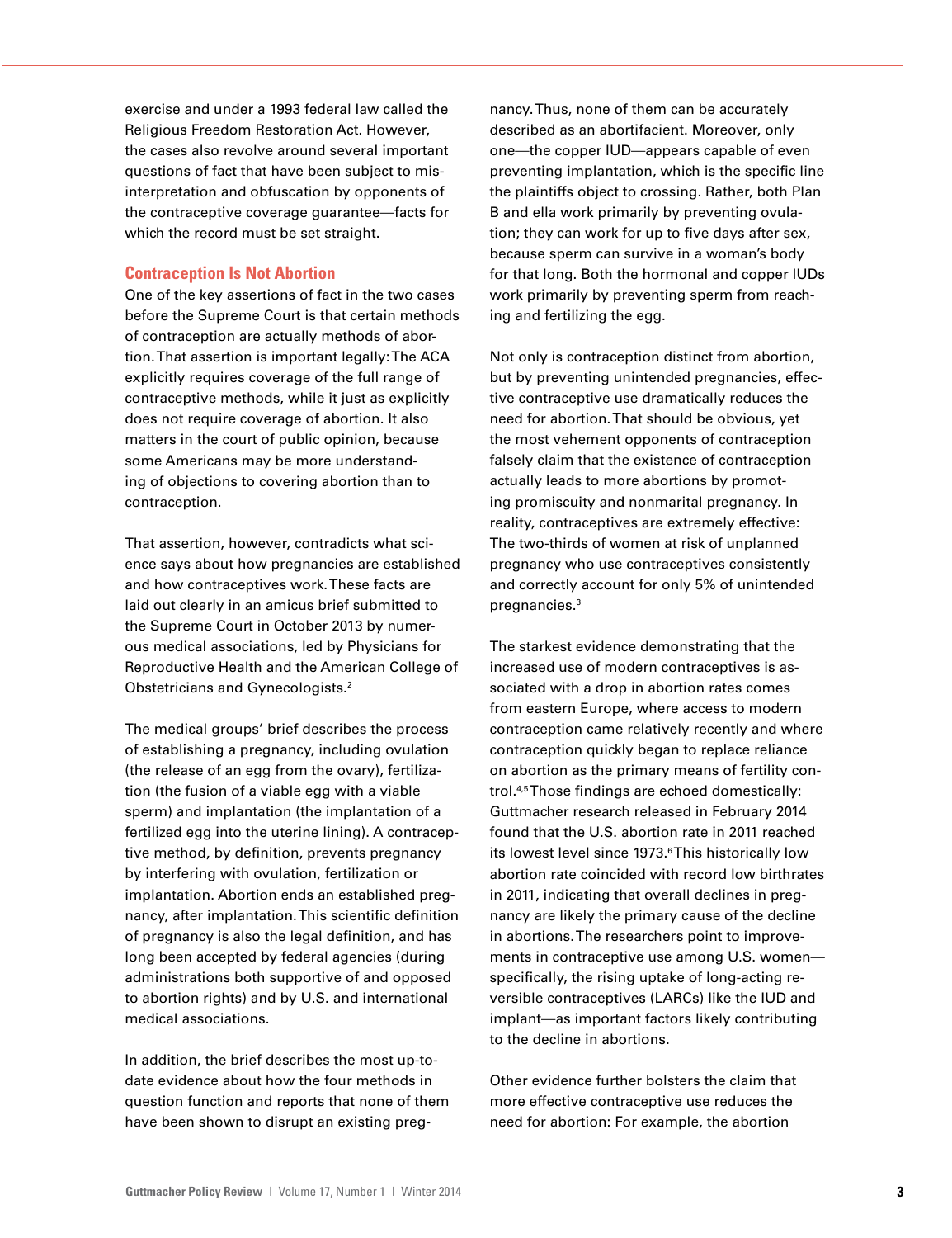rates among women offered the choice of any contraceptive method at no cost as part of a large pilot program in St. Louis (the CHOICE Project) were less than half those for women overall in the region and in the country.7 Moreover, the U.S. publicly funded family planning effort helped women prevent 760,000 abortions in 2010 alone; without such services, the U.S. abortion rate would have been two-thirds higher.<sup>8</sup>

# **Contraceptive Use Benefits Women and Families**

A second key premise of the cases before the Supreme Court—and of objections to the contraceptive coverage guarantee more broadly—is that there is no good reason for the government to be promoting contraceptive use. Opponents argue that modern contraception has no legitimate health benefits (repeating the mantra that "pregnancy is not a disease") and that it actually harms women, families and society. These claims are belied by decades of scientific evidence and the life experiences of millions of women in the United States and around the world.

First, as summarized in a 2013 Guttmacher Institute review of dozens of studies, access to contraception is important in enabling women to prevent unintended pregnancies, and to plan and space wanted pregnancies.<sup>9</sup> And, by reducing unintended pregnancies, contraceptive use decreases pregnancy-related illness, injury and death, especially for women who are near the end of their reproductive years and those who have medical conditions that may be exacerbated by pregnancy. Moreover, appropriate spacing of pregnancies is associated with improved birth outcomes, including reductions in the number of babies born premature, low-birth-weight or small for their gestational age. In addition, planned pregnancy is linked to earlier initiation of prenatal care and more prenatal visits, along with increased likelihood and longer duration of breast-feeding.

Second, by helping women reliably determine whether and when to have children, contraceptive use has contributed substantially toward the goals of women's equality and social justice a fact that women themselves recognize (see

"What Women Already Know: Documenting the Social and Economic Benefits of Family Planning," Winter 2013). In a 2011 survey of more than 2,000 women seeking contraceptive services at U.S. reproductive health–focused providers, most said that access to contraception had enabled them to take better care of themselves or their families (63%), support themselves financially (56%), complete their education (51%), or get or keep a job (50%).<sup>10</sup>

These beliefs have been confirmed by a wide array of studies from the past three decades, as summarized in a second 2013 Guttmacher literature review.<sup>11</sup> States' granting legal access to contraception to young women was a major factor contributing to the substantial increases over the final decades of the 20th century in women's pursuit of college education and advanced professional degrees, and to the trend of more women pursuing full-time jobs outside the home and careers with higher pay and prestige. As women have had more opportunity to invest in their own education and careers, access to contraception has helped increase their earning power and narrow the gender gap in pay.

This body of research also demonstrates the benefits of contraceptive use and pregnancy planning in establishing and maintaining healthy relationships and in supporting mental health and happiness. Finally, contraceptive use gives women and couples time to prepare for parenthood, and for the emotional and economic investments needed to help their children succeed; this, in turn, may positively influence their children's mental and behavioral development, and educational achievement.

# **Comprehensive Contraceptive Coverage Improves Use**

A related assertion in many of the challenges to the contraceptive coverage guarantee is that there is no legitimate reason for the government to require this coverage. Essentially, opponents argue that contraception is so ubiquitous and inexpensive—citing, for example, condoms for sale in drug stores—that insurance coverage will do nothing to improve use.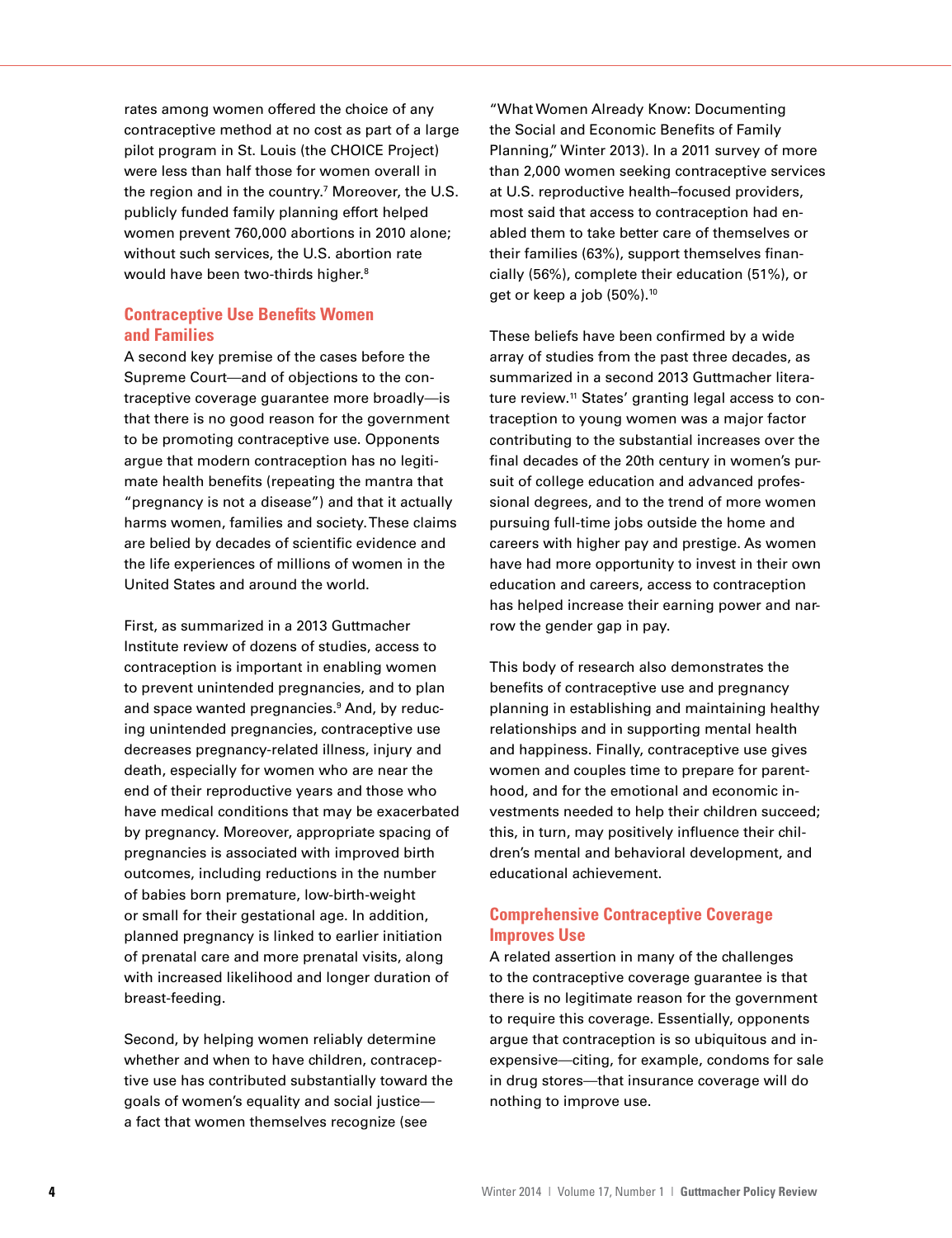Often cited as supposed evidence for this assertion is the fact that virtually all U.S. women of reproductive age—more than 99% of those who have had sex with a man—have used some form of contraception in their lifetime.12 However, because those numbers are essentially identical across religions, they underscore the inconvenient fact that employees and their dependents often disagree with their employers' objections to contraception.

More importantly, the fact that half of U.S. pregnancies are unplanned<sup>13</sup> demonstrates that effective contraceptive use is a significant challenge for many women over their lifetime. The typical woman spends less than three years pregnant or trying to become pregnant, and more than 30 years trying to prevent pregnancy.<sup>3</sup> It is not enough that women have access to some contraceptive methods. They need access to and complete information about the full range of available options to help them choose a method at each stage in their life that they can use most effectively.

Some methods are, on average, far more effective than others in practice, largely because of the relative opportunities for mistakes: For example, compared with a couple relying on the hormonal IUD, a couple relying on oral contraceptives is 45 times as likely and a couple relying on condoms is 90 times as likely to have an unintended pregnancy in one year, because women may skip pills and couples may use condoms inconsistently or incorrectly.14 Beyond those averages, however, women's contraceptive needs and choices are influenced by concerns about side effects and drug interactions, how frequently they expect to have sex, their perceived risk of STIs and a host of other factors. Indeed, most women use four or more contraceptive methods in their lifetime.<sup>12</sup> A method's effectiveness depends, in part, on its user's satisfaction, because women who are not completely satisfied with their choice of a method are particularly likely to use it inconsistently or incorrectly, or to experience gaps in use.15

That the plaintiffs in the cases before the Supreme Court object not only to specific contraceptive methods but also to counseling and

education involving those methods is especially problematic. Put into practice, that objection might mean a partial gag rule: a prohibition against health care providers discussing specific methods with their patients, if the office visit is to receive any insurance reimbursement. That would have serious repercussions for the provider-patient relationship and for women's ability to give informed consent for their care. Alternatively, this objection to discussing specific methods could become, in practice, a complete gag rule, which would entirely bar contraceptive counseling and education about any method at a plan-covered visit.

As summarized in the Guttmacher Institute's January 2011 testimony before the Institute of Medicine's panel on women's preventive health services, financial costs are one of the serious barriers to method choice and to consistent and effective use that must be knocked down.16 The most effective contraceptive methods—such as IUDs, implants and sterilization—are ultimately cost-effective, but can all entail hundreds of dollars or more in up-front costs. The cost for other methods can also be daunting over many years: One national study found that uninsured women on average pay \$370 for a full year's worth of pills, which amounts to 68% of their annual outof-pocket expenditures for all health services.17 What may seem to some Americans to be a modest cost barrier is also the equivalent of 51 hours of work for someone making the federal minimum wage of \$7.25.

It should not be surprising, therefore, that cost concerns are an important factor in contraceptive method choice and use. For example, one-third of women would switch methods if they did not have to worry about cost, and women with cost concerns are twice as likely as other women to rely on condoms or other less-effective methods.18 More broadly, numerous studies have found that even seemingly small cost-sharing requirements in health insurance can reduce the use of preventive care, especially for low-income individuals.19 Removing those costs can dramatically affect women's choices: Three-quarters of women in the CHOICE Project chose LARCs, a far higher level than in the general population.<sup>7</sup>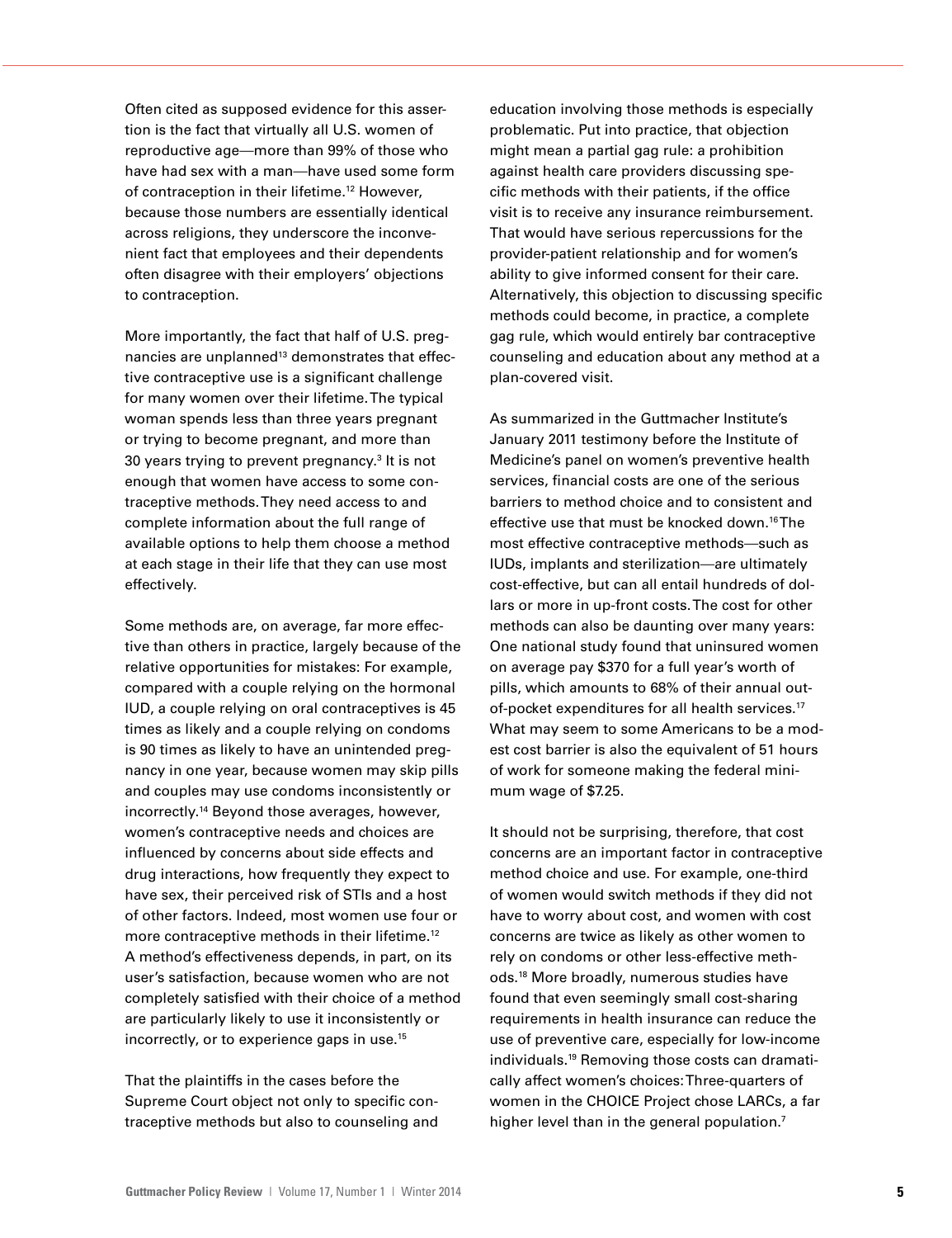Insurance coverage is designed to help people afford the health care they need, and there is ample evidence it does so, particularly for contraceptive use. Indeed, women with health insurance are substantially more likely than uninsured women to use sexual or reproductive health services, including contraceptive care.<sup>20-23</sup> And privately insured women are more likely to practice contraception consistently in states that require insurers to cover contraceptives than in states that do not.<sup>24</sup> Twenty-eight states require private insurers that cover prescription drugs to provide coverage of the full or nearly the full range of FDA-approved contraceptive drugs and devices.<sup>25</sup> Although these state policies reduced women's up-front costs, eliminating out-of-pocket costs entirely—as the new federal policy does—has even greater potential to increase effective contraceptive use.

# **Contraceptive Coverage Is Not a Financial Burden**

Another important premise upon which the legal challenges rest is that requiring private health plans to cover contraceptive services, supplies and counseling is somehow a burden on employers. Much of that discussion involves questions of religious exercise and free speech, questions outside the realm of scientific fact. Yet, one piece of that discussion—whether requiring contraceptive coverage in private health plans imposes a financial burden on employers—can be addressed with facts.

As summarized in Guttmacher's 2011 testimony and a 2012 analysis by the U.S. Department of Health and Human Services, coverage of contraception without patient out-of-pocket costs should not raise insurance costs and is likely cost-saving.16,26 The federal government, the nation's largest employer, reported no increase in costs after Congress required coverage of contraceptives for federal employees in 1998.27 Moreover, studies comparing the cost-effectiveness of contraceptives find that all methods save insurers money, after the costs of unintended pregnancies averted are accounted for—with the most effective methods being among the most cost-effective ones.<sup>28</sup>

More specifically for private employers, both the National Business Group on Health (a membership group for large employers) and Mercer (an employee benefits consulting firm) have published studies recommending contraceptive coverage as a cost-saving option for health plans.<sup>29,30</sup> A 2007 National Business Group on Health report calls for coverage of the full range of prescription contraceptive services and supplies at "zero cost-sharing…to avoid real or perceived financial barriers, and to increase utilization."31 Relying on actuarial analysis from PricewaterhouseCoopers, the report predicts that savings from this coverage will exceed the costs.

Buttressing this private-sector evidence is a wealth of public-sector data. By helping women avoid unintended pregnancies, public funding for contraceptive services in 2010 resulted in net public savings of \$10.5 billion, or \$5.68 for every dollar spent.<sup>8</sup> Those savings accrue to Medicaid for costs of pregnancy-related care and infant care. Similarly, a 2010 Brookings Institution review of government programs to reduce unintended pregnancy found that publicly funded family planning efforts have been effective and cost-saving, and "would be even more so if they could increase the use not just of contraceptives, but of long-acting, reversible contraceptive methods."32

# **Shifting Responsibility to the Government Is Not Workable**

Finally, those challenging the contraceptive coverage guarantee assert that the federal government could have avoided an imposition on employers claiming a religious objection by instead taking on the burden itself of expanding access to contraception. Even putting aside the political realities that seem to make these approaches impossible under the current Congress—political realities generated by opposition to any form of support for contraception by many of the same organizations and policymakers decrying the contraceptive coverage guarantee itself—these proposals are not workable in practice and would create new hurdles for women.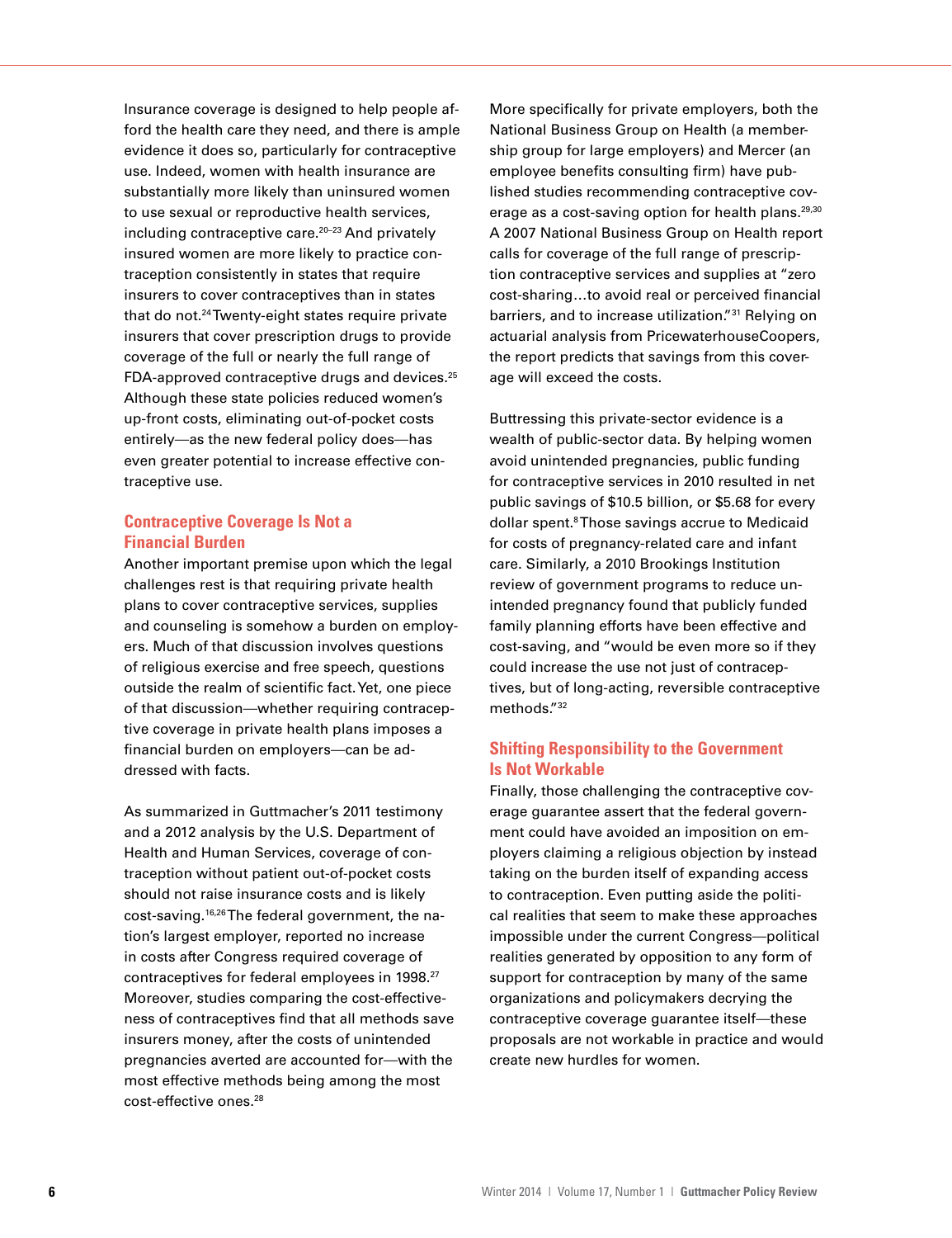For example, several alternate proposals would have the federal government assume the cost of insurance coverage of contraception for women otherwise insured through their employers. That could involve a stand-alone government insurance program just for contraception or some type of after-the-fact reimbursement to women, providers or manufacturers.

Under these alternatives, the government would pay for the cost of the contraceptive coverage (estimated by PricewaterhouseCoopers to be about \$40 per person per year),<sup>31</sup> but the health plan would realize the savings from averted pregnancy-related care. This would create a financial windfall to insurance plans and employers that decide to exclude contraceptive coverage, and could actually be an incentive to employers to opt out of contraceptive coverage for their employees. In addition, proposals to require women to pay up-front for their contraceptive care—even if they receive after-the-fact reimbursement would have the same problems as not having contraceptive coverage at all for those women who cannot afford it. Thus, they would not be effective approaches to helping women choose a method they can use most effectively.

Another alternative advanced in the legal challenges would shunt some or all privately insured women into the publicly funded family planning system. This alternative would deny many women the ability to obtain contraceptive counseling and services from the same provider and at the same time they receive other primary and preventive care, creating a barrier to effective use.

Moreover, the proposition is simply not realistic given the strains on the system already and the low prospects for substantial new funding. The number of women in need of publicly funded contraception increased from 16.4 million women in 2000 to 19.1 million women in 2010, and the U.S. public effort meets less than half of that need (8.9 million women a year).<sup>8</sup> And those strains can be expected to increase: Millions of women are gaining coverage under the ACA, and many will be seeking out care at family planning centers. Unfortunately, family planning programs at both the federal and state levels have

sustained economically and ideologically driven budget cuts in recent years, with clear negative ramifications for women's contraceptive access (see "Besieged Family Planning Network Plays Pivotal Role," Winter 2013).

Essentially, because these business owners have a religious objection to certain forms of contraception, they are demanding that contraception be treated as something other than—and less than—health care. As Seventh Circuit Judge Ilana Rovner stated in a November 2013 dissent to another challenge, *Korte v. Sebelius,* "the segregation of this form of healthcare from standard insurance coverage will stigmatize both these services and the employees who wish to access them. This could hardly be more inconsistent with the intent underlying" this policy.

Finally, the contraceptive coverage guarantee is a small part of a broader guarantee for coverage of preventive care, and one of several important coverage guarantees included in the ACA and federal law more broadly. Other employers might have religious objections to coverage—for all employees and dependents, or just for those who are young, unmarried or gay—of HPV vaccination, STI testing, breast-feeding equipment, maternity care, blood transfusions, HIV medication and mental health care. In the words of Judge Rovner, "it is not feasible to expect the government to establish a public insurance option that picks up responsibility for the crazy-quilt of individual services that any individual employer might find incompatible with his individual religious beliefs." **www.guttmacher.org**

*Most of the facts presented in this article are also included in an amicus brief submitted to the Supreme Court in January 2014 by the Guttmacher Institute and one of its board members, George Washington University's Sara Rosenbaum. That brief can be found at <http://www. guttmacher.org/media/guttmacher\_scotus\_amicus\_brief.pdf>.*

#### **REFERENCES**

**1.** American Civil Liberties Union, Challenges to the federal contraceptive coverage rule, Feb. 4, 2014, <https://www.aclu.org/reproductivefreedom/challenges-federal-contraceptive-coverage-rule>, accessed Feb. 10, 2014.

**2.** Brief of *Amici Curiae* Physicians for Reproductive Health et al., *Sebelius v. Hobby Lobby Stores, Inc*., 2013, No. 13-354, <http://sblog. s3.amazonaws.com/wp-content/uploads/2013/10/13-354-BRIEF-OF-AMICI-CURIAE-PHYSICIANS-FOR-REPRODUCTIVE-HEALTH-et-al.... pdf>, accessed Feb. 4, 2014.